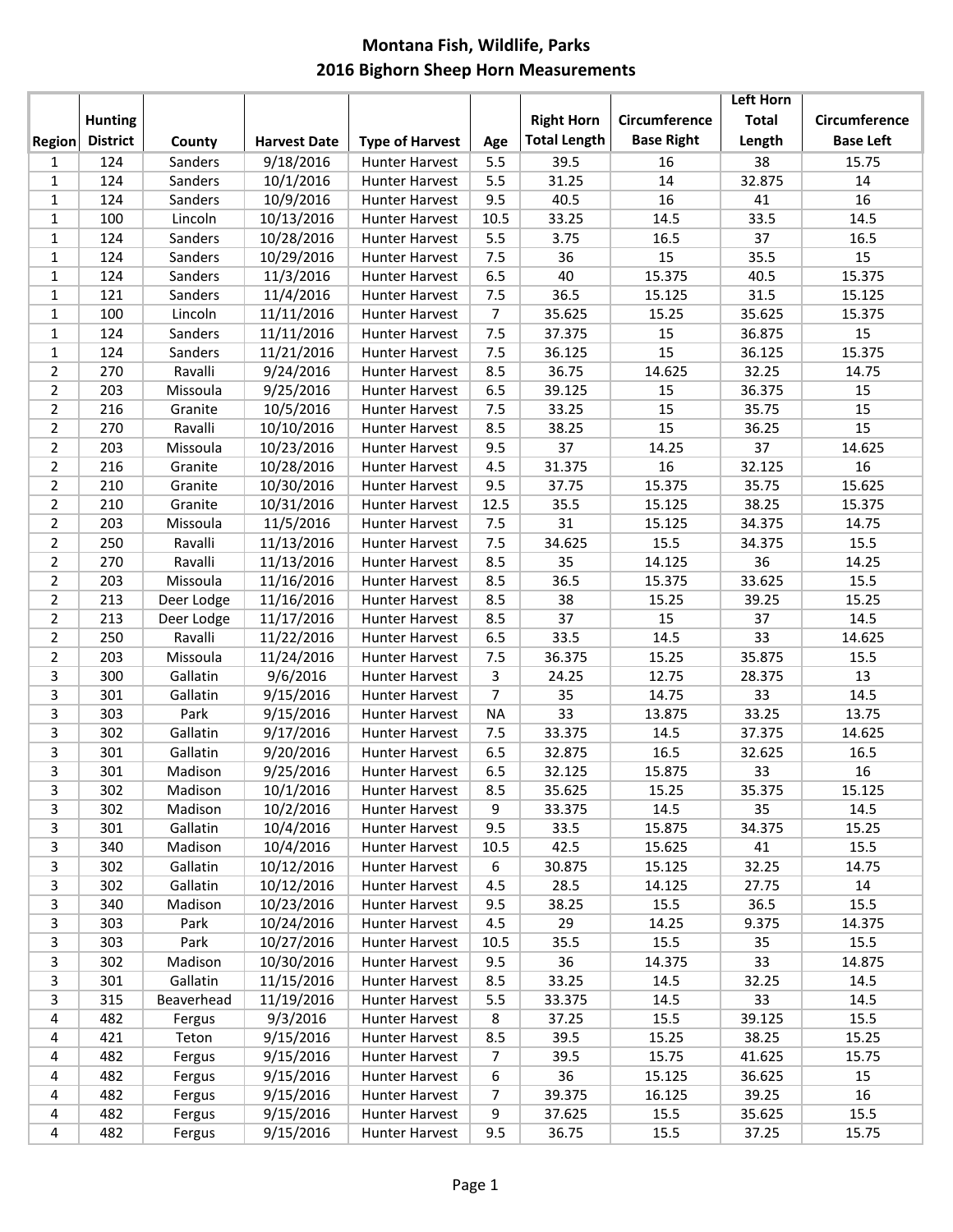## **Montana Fish, Wildlife, Parks 2016 Bighorn Sheep Horn Measurements**

|               |                 |               |                     |                        |                |                     |                   | <b>Left Horn</b> |                  |
|---------------|-----------------|---------------|---------------------|------------------------|----------------|---------------------|-------------------|------------------|------------------|
|               | <b>Hunting</b>  |               |                     |                        |                | <b>Right Horn</b>   | Circumference     | <b>Total</b>     | Circumference    |
| <b>Region</b> | <b>District</b> | County        | <b>Harvest Date</b> | <b>Type of Harvest</b> | Age            | <b>Total Length</b> | <b>Base Right</b> | Length           | <b>Base Left</b> |
| 4             | 482             | Fergus        | 9/16/2016           | Hunter Harvest         | 9              | 39                  | 16.5              | 40               | 16.5             |
| 4             | 482             | Fergus        | 9/16/2016           | Hunter Harvest         | 9              | 44                  | 16.625            | 41.625           | 16.625           |
| 4             | 441             | Teton         | 9/17/2016           | Hunter Harvest         | 11             | 31.75               | 13.25             | 32.5             | 13.375           |
| 4             | 482             | Fergus        | 9/17/2016           | Hunter Harvest         | 9              | 38.375              | 14.875            | 36.625           | 15               |
| 4             | 482             | Fergus        | 9/19/2016           | <b>Hunter Harvest</b>  | 6              | 38                  | 16                | 38               | 16               |
| 4             | 482             | Fergus        | 9/19/2016           | Hunter Harvest         | $\overline{7}$ | 41.25               | 15.25             | 38.25            | 15.25            |
| 4             | 482             | Fergus        | 9/20/2016           | Hunter Harvest         | 8              | 34.5                | 16.625            | 39               | 16.25            |
| 4             | 482             | Fergus        | 9/29/2016           | Hunter Harvest         | 8              | 39.25               | 16.75             | 37.25            | 16.75            |
| 4             | 482             | Fergus        | 10/2/2016           | Hunter Harvest         | 8              | 37.625              | 15.25             | 36.75            | 15.5             |
| 4             | 482             | Fergus        | 10/9/2016           | Hunter Harvest         | 6.5            | 37.5                | 15.125            | 38.75            | 15.5             |
| 4             | 482             | Fergus        | 10/14/2016          | Hunter Harvest         | 8              | 47.75               | 16                | 48.125           | 16               |
| 4             | 421             | Teton         | 10/15/2016          | Hunter Harvest         | 10.5           | 38.25               | 15                | 37.5             | 15               |
| 4             | 482             | Fergus        | 10/22/2016          | Hunter Harvest         | 6.5            | 42.125              | 16.125            | 40.75            | 16.375           |
| 4             | 441             | Teton         | 10/23/2016          | Hunter Harvest         | 10.5           | 36.375              | 14.125            | 36.875           | 14               |
| 4             | 482             | Fergus        | 10/23/2016          | Hunter Harvest         | 8              | 41.25               | 16.125            | 40.625           | 16               |
| 4             | 422             | Teton         | 10/30/2016          | Hunter Harvest         | 9.5            | 37.75               | 16                | 34.75            | 16               |
| 4             | 422             | Teton         | 11/1/2016           | <b>Hunter Harvest</b>  | 9.5            | 40.5                | 14.5              | 37.75            | 15.25            |
| 4             | 441             | Teton         | 11/4/2016           | Hunter Harvest         | 7.5            | 35.375              | 15.875            | 32.25            | 15.75            |
| 4             | 455             | Cascade       | 11/4/2016           | Hunter Harvest         | 9.5            | 40                  | 15.25             | 39.375           | 15.375           |
| 4             | 482             | Fergus        | 11/4/2016           | Hunter Harvest         | 8.5            | 38.375              | 15.375            | 36.75            | 15.5             |
| 4             | 424             | Lewis & Clark | 11/6/2016           | Hunter Harvest         | 9.5            | 35.125              | 14.125            | 33               | 14.25            |
| 4             | 441             | Teton         | 11/7/2016           | Hunter Harvest         | 9.5            | 34.25               | 14.5              | 33.625           | 14.5             |
| 4             | 482             | Fergus        | 11/13/2016          | Hunter Harvest         | 8              | 37.75               | 15.875            | 38.125           | 15.625           |
| 4             | 424             | Lewis & Clark | 11/17/2016          | Hunter Harvest         | 4.5            | 27.125              | 14.625            | 27.25            | 14.25            |
| 4             | 422             | Teton         | 11/18/2016          | Hunter Harvest         | 8.5            | 33.25               | 14.125            | 31.875           | 14.875           |
| 4             | 422             | Teton         | 11/19/2016          | Hunter Harvest         | 8.5            | 40.5                | 16                | 39.5             | 15.75            |
| 4             | 423             | Teton         | 11/19/2016          | <b>Hunter Harvest</b>  | 7.5            | 32.25               | 15.125            | 34.5             | 15.75            |
| 4             | 424             | Lewis & Clark | 11/19/2016          | <b>Hunter Harvest</b>  | 9.5            | 39.5                | 15.25             | 35.5             | 15.5             |
| 4             | 441             | Teton         | 11/19/2016          | Hunter Harvest         | 4.5            | 22.625              | 12.625            | 23.5             | 12.625           |
| 4             | 424             | Lewis & Clark | 11/20/2016          | Hunter Harvest         | 8.5            | 32.5                | 15                | 33.5             | 15               |
| 4             | 422             | Teton         | 11/21/2016          | Hunter Harvest         | 8.5            | 38.375              | 15.25             | 39.5             | 15.25            |
| 4             | 482             | Fergus        | 11/27/2016          | <b>Super Tag</b>       | 10             | 38.25               | 16.25             | 32.5             | 16.125           |
| 5             | 500             | Park          | 9/16/2016           | Hunter Harvest         | 8              | 35                  | 13.625            | 34.875           | 13.5             |
| 5             | 501             | Stillwater    | 9/17/2016           | Hunter Harvest         | $6\,$          | 31.375              | 13.875            | 32.375           | 13.75            |
| 5             | 501             | Park          | 9/20/2016           | Hunter Harvest         | 6.5            | 29.125              | 13.5              | 29               | 13.5             |
| 5             | 503             | Carbon        | 9/26/2016           | Hunter Harvest         | 6              | 29                  | 14.125            | 30               | 14.125           |
| 5             | 503             | Carbon        | 11/14/2016          | Hunter Harvest         | 5.5            | 26                  | 14.5              | 26.25            | 14.75            |
| 5             | 502             | Carbon        | 11/18/2016          | Hunter Harvest         | 7.5            | 32                  | 13.75             | 30               | 13.75            |
| 5             | 503             | Carbon        | 11/24/2016          | Hunter Harvest         | 5.5            | 27.25               | 13.625            | 27.625           | 13.625           |
| 6             | 620             | Phillips      | 9/15/2016           | Hunter Harvest         | 9.5            | 41                  | $16\,$            | 43.75            | 15.625           |
| 6             | 622             | Valley        | 9/15/2016           | Hunter Harvest         | 7.5            | 39.125              | 16.5              | 34.75            | 16.125           |
| 6             | 622             | Valley        | 9/15/2016           | Hunter Harvest         | 7.5            | 41.25               | 15.375            | 41.625           | 15.75            |
| 6             | 680             | Blaine        | 9/15/2016           | <b>Auction Tag</b>     | 8.5            | 41                  | 16.25             | 45               | 16.25            |
| 6             | 680             | Chouteau      | 9/15/2016           | Hunter Harvest         | 6.5            | 41                  | 15.5              | 39.25            | 15.75            |
| 6             | 622             | Phillips      | 9/17/2016           | Hunter Harvest         | 5.5            | 35.25               | 15                | 35.125           | 15.25            |
| 6             | 622             | Phillips      | 9/17/2016           | Hunter Harvest         | 7.5            | 40.125              | 16                | 39.125           | 16.125           |
| 6             | 680             | Chouteau      | 9/17/2016           | Hunter Harvest         | 7.5            | 36                  | 15.25             | 39               | 15.25            |
| 6             | 680             | Blaine        | 9/18/2016           | Hunter Harvest         | 6.5            | 36.625              | 16                | 37               | 15.875           |
| 6             | 680             | Blaine        | 9/29/2016           | Hunter Harvest         | 5.5            | 41.5                | 16.375            | 41.5             | 16.5             |
| 6             | 680             | Blaine        | 9/30/2016           | Hunter Harvest         | 5.5            | 37.625              | 16                | 37.75            | 16               |
| 6             | 680             | Blaine        | 10/2/2016           | Hunter Harvest         | 8.5            | 40.25               | 15.75             | 35.75            | 15.75            |
| 6             | 680             | Blaine        | 10/7/2016           | <b>Hunter Harvest</b>  | 7.5            | 36.75               | 16.25             | 39.25            | 16.25            |
|               |                 |               |                     |                        |                |                     |                   |                  |                  |